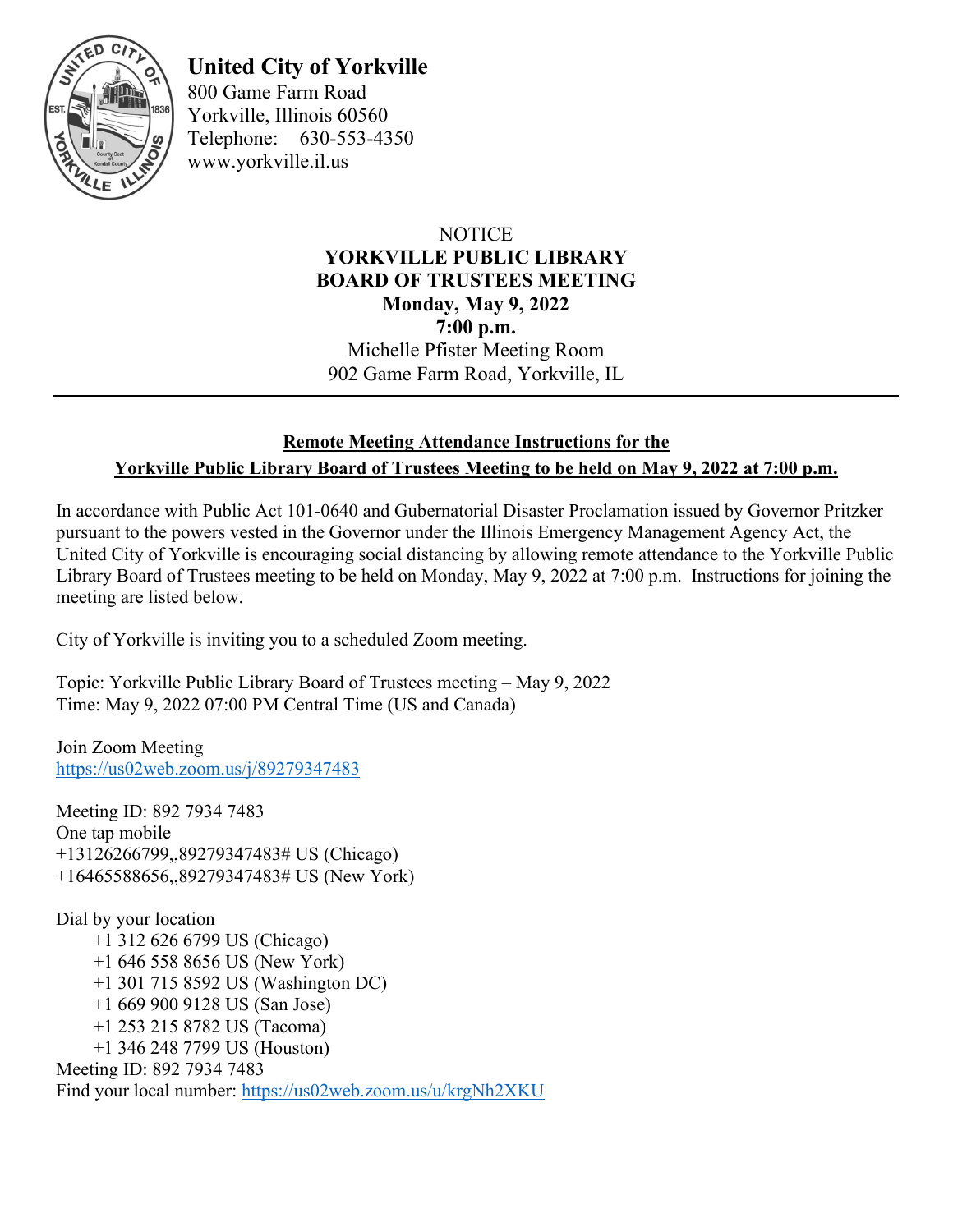#### Public Participation Rules and Procedures

The City of Yorkville is committed to fostering convenient and accessible opportunities for public input at all public meetings during the State of Emergency. Therefore, temporary procedures for public participation at the upcoming May 12, 2020 Council meeting and all other Yorkville, Boards and Committee meetings not duly canceled are hereby implemented. In lieu of in person attendance and verbal public comments at a City meeting, members of the public may submit written comments and/or participate remotely.

### SUBMIT WRITTEN COMMENTS

After publication of the agenda on the City's website https://www.yorkville.il.us/520/Agendas-Minutes-Packets, written comments may be emailed to jbehland@yorkville.il.us. Written comments will be distributed to all members of the City Council after they are submitted. To be most effective and to give City Council members ample time to review comments, we strongly recommend that comments are emailed no less than 24 hours in advance of the meeting. We recommend that written comments include the words "WRITTEN COMMENT" in the title of the email, at minimum. The title of the email may also include any other normal email title as you see fit (e.g. WRITTEN COMMENT – Caledonia subdivision playground plans). Further, we recommend but do not require the following to be included in the body of the email:

- The meeting type and date of the meeting you would like the written comments to be entered into the public record (e.g. Yorkville City Council meeting, April 28, 2020)
- Your name and any other identifying information you wish to convey to the public body (e.g. John Doe, resident of Caledonia subdivision)
- The title of the agenda item for which you are submitting comments, if applicable (e.g. Mayor's Report #2, Caledonia subdivision playground plans)
	- o If written comments are being submitted about general City concerns, and not specifically about a meeting agenda item, we recommend simply stating "This comment is being submitted as a general comment, and not to address an agenda item" or similar.
- Your concerns and feedback about the agenda item or general issue

The entire content of your written comments will be subject to public release, and comments kept to under 500 words will be read aloud at the meeting. Written comments longer than 500 words may be read partially, summarized, or be subject to publication after the meeting. The City of Yorkville will be under no obligation to redact any information.

#### PARTICIPATE REMOTELY:

The City publishes a remote participation meeting link for every City meeting

https://www.yorkville.il.us/520/Agendas‐Minutes‐Packets. Each meeting generally has a phone number for audio call‐in, or a video meeting link. Residents who attend the meeting via phone or computer through the methods above, may speak during the Citizen Comments sections of each meeting agenda. Typically, the City has a citizen comments section towards the beginning of every meeting, where citizens may speak only about topics or items that are on the meeting agenda. During this section of the agenda, the Mayor will give a brief introduction of the agenda section and then will call on individual